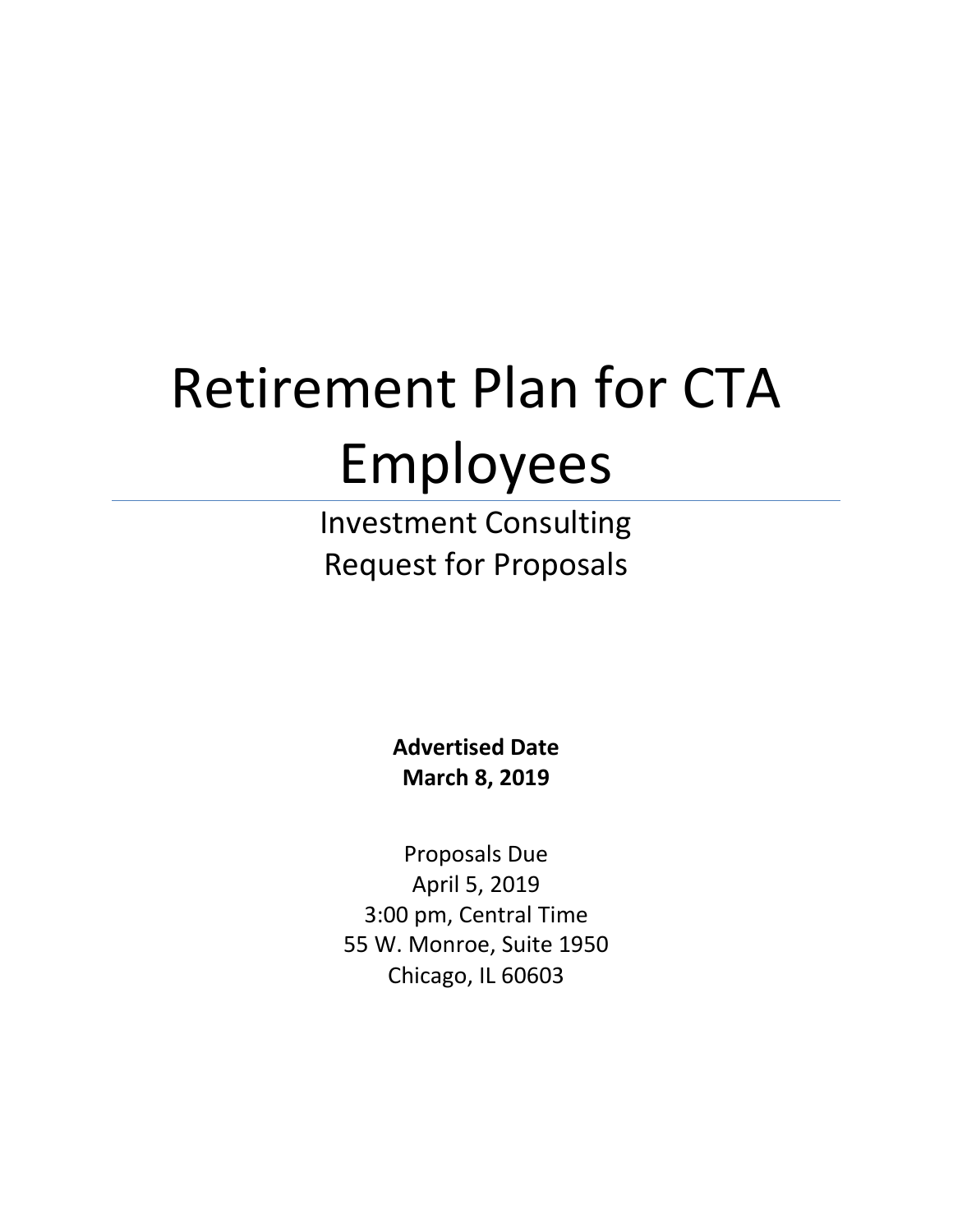## **INTRODUCTION**

The Retirement Plan for CTA Employees (the "Plan") is requesting proposals from qualified professional firms interested in providing Investment Consulting Services to the Plan.

The Plan was established on June 1, 1949 and is governed by the Illinois Pension Code (40 ILCS 5/1-101 et seq.) The Board of Trustees ("Board") of the Fund is made up of eleven members who manage the assets of the Fund and authorize payment of retirement, survivor and disability benefits for eligible employees of the Chicago Transit Authority.

# **TERM OF AGREEMENT**

The contract for the Investment Consultant's services will be for a 5-year term, but the Fund has the right to terminate the agreement, without cause, upon a 30-day notification.

## **TIMELINE**

| <b>RFP Date of Issue:</b>             | March 8, 2019            |
|---------------------------------------|--------------------------|
| Deadline to Submit Written Questions: | March 22, 2019, 3 pm     |
| <b>RFP Due Date:</b>                  | April 5, 2019, 3 pm      |
| <b>Evaluation of Submissions</b>      | April 9 - April 26, 2019 |
| Interviews of Finalists (Tentative):  | May 9, 2019              |
| Finalist Notification By (Tentative): | May 23, 2019             |

# **SUBMISSION PROCESS**

The RFP process will be overseen by an appointed Subcommittee of the Board of Trustees. The RFP is available on the Fund's website: http://ctaretirement.org/retirement-plan/. Questions concerning the RFP must be submitted via email to the search contact listed below by 3:00 PM Central Time on Friday, March 15, 2019.

Any responses after 3 pm on Friday, April 5, 2019 deadline will not be considered for this search.

# **SEARCH CONTACT**

John V. Kallianis, Executive Director[, jkallianis@ctapension.com.](mailto:jkallianis@ctapension.com) (All questions from prospective bidders should be submitted via email by March 15, 2019, no later than 3 pm.)

## **PLAN INVESTMENT SUMMARY**

As of December 1, 2018, the Plan's invested assets were valued at approximately \$1.8 Billion. The Plan's long-term, expected rate of return is 8.25%. For more detailed information, please visit our website at www.ctaretirement.org.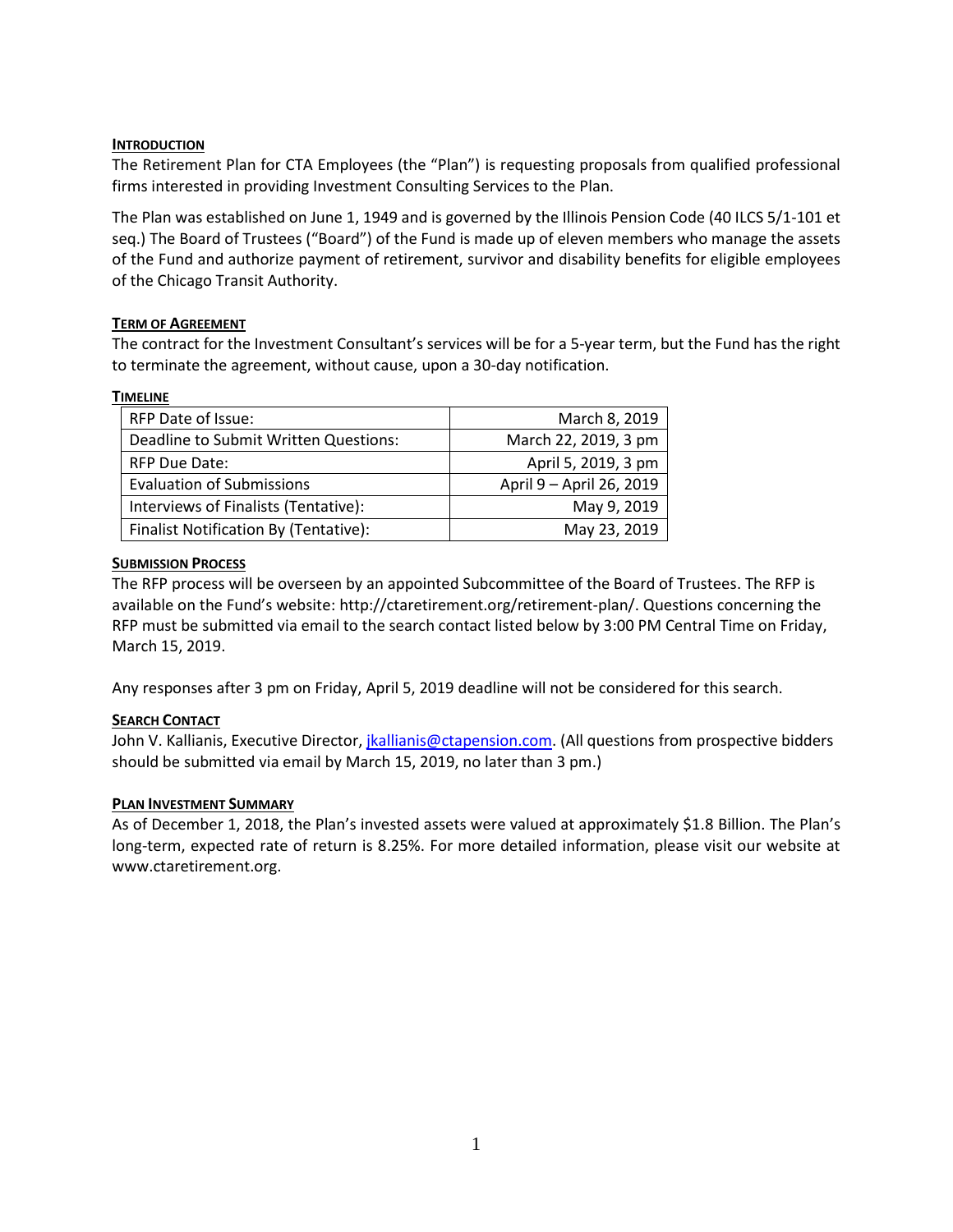#### **PROPOSAL**

*All proposals must be complete in every respect and must answer concisely and clearly all questions proposed by this RFP. Incomplete proposals will be disqualified.*

# *Please provide ten flash drives, each containing your response to this request for proposals. Paper responses will not be accepted.*

## **QUALIFICATIONS**

In order to be qualified to participate in the RFP process, a respondent must meet all the following qualifying criteria:

- 1. Agree to act as a fiduciary with respect to the Plan.
- 2. Be registered as an Investment Advisor with the Securities & Exchange Commission pursuant to the Investment Advisors Act of 1940; such registration must be current. (Must provide most current Form ADV I and II).
- 3. As of December 31, 2018, the firm must have at least three public fund clients, each with at least \$1B in assets.
- 4. As of December 31, 2018, the firm must have been in business at least ten years.
- 5. The primary consultant(s) assigned to the Fund's account must have at least ten years of consulting experience with at least five years as a primary consultant.
- 6. Carry errors and omissions insurance or a comparable instrument to cover the firm's negligent acts or omissions.

#### **EVALUATION CRITERIA**

Each proposal received in response to the RFP will be objectively evaluated and rated according to the Firm's approach and process, staff, experience of Firm, results of reference checks and fees. The proposal will be evaluated by an appointed committee of the Board of Trustees. The firms with the highest scoring proposals will be interviewed by the committee and Staff.

#### **SELECTION**

The evaluation process is designed to award the contract to the Respondent whose proposal best meets the requirements of this RFP, and not necessarily to the respondent with the lowest fees. The final selection, if any, will be based on the evaluation committee's recommendation after analysis of the technical, management and cost elements of the proposal and oral presentations.

#### **QUIET PERIOD**

The Quiet Period shall begin with the RFP Date of Issue and end when the selection has been made by the Board. The Quiet Period prohibits respondents from communicating with the Board or staff regarding any services relative to this search. During the Quiet Period, the Board and staff cannot accept meals, travel, lodging or any other goods or service of value from the respondents. A respondent will be disqualified for violating the Quiet Period. Questions regarding the search shall be forwarded to the Executive Director.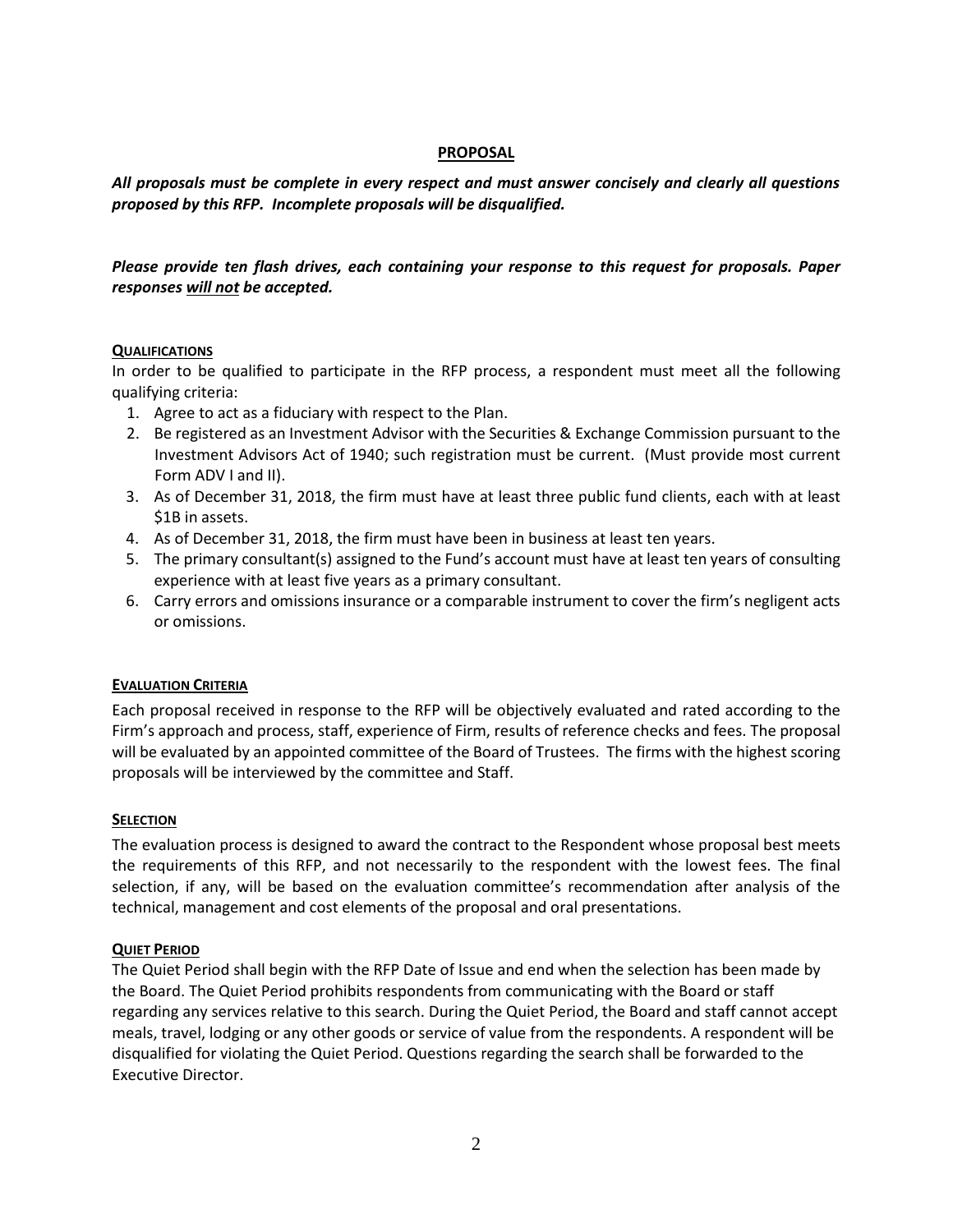#### **DISCLOSURE OF PROPOSAL CONTENT**

Respondents are advised that proposal materials are subject to the Illinois Freedom of Information Act. The law requires that at the conclusion of the selection process, the contents of all proposals be placed in the public domain and be open to inspection by interested parties. Trade secrets, confidential or proprietary information must be clearly identified as such in the proposal and will only be withheld to the extent permitted by law.

#### **DISPOSITION OF PROPOSALS**

All proposals become the property of the Fund and will not be returned to the respondent. The Fund reserves the right to retain all proposals submitted and to use any ideas in a proposal regardless of whether that proposal is selected. Submission of a proposal indicates acceptance of the conditions contained in this RFP.

#### **SCOPE OF WORK**

An Investment Consultant shall furnish to the Fund the following described services:

- Serve as a fiduciary and assist the Board and staff in fulfilling its fiduciary responsibilities for the Fund's investments with proper oversight, governance and monitoring of its investment programs.
- Conduct an annual review of the Fund's investment policies, philosophies, processes, procedures and performance.
- Work with staff to develop and recommend (and periodically update) asset allocation and investment strategies for the Fund. The strategiesshould reflect an assessment of the investment environment with a focus on expected returns and risks, the Funds' risk tolerance, and the investment objectives.
- Attend monthly Board Meetings to provide investment performance reports. All returns on investments must be reported as net of all fees, commissions, and any other disclosed compensation.
- Review custodial operations, transition management procedures, securities lending structure and guidelines. Recommend best practices regarding these professional services, as appropriate, and work with the Trust's third party providers and other investment related professionals as required and appropriate.
- Assist the Trustees and Staff with a Custodial Search if requested. (General Consultant Only)
- Present to the Board comparisons of investment manager performance against Board established benchmarks; relevant peer groups developed by the fund and the consultant; and established universes maintained by the consultant. Additionally, the investment consultant will develop an evaluation system for investment manager performance.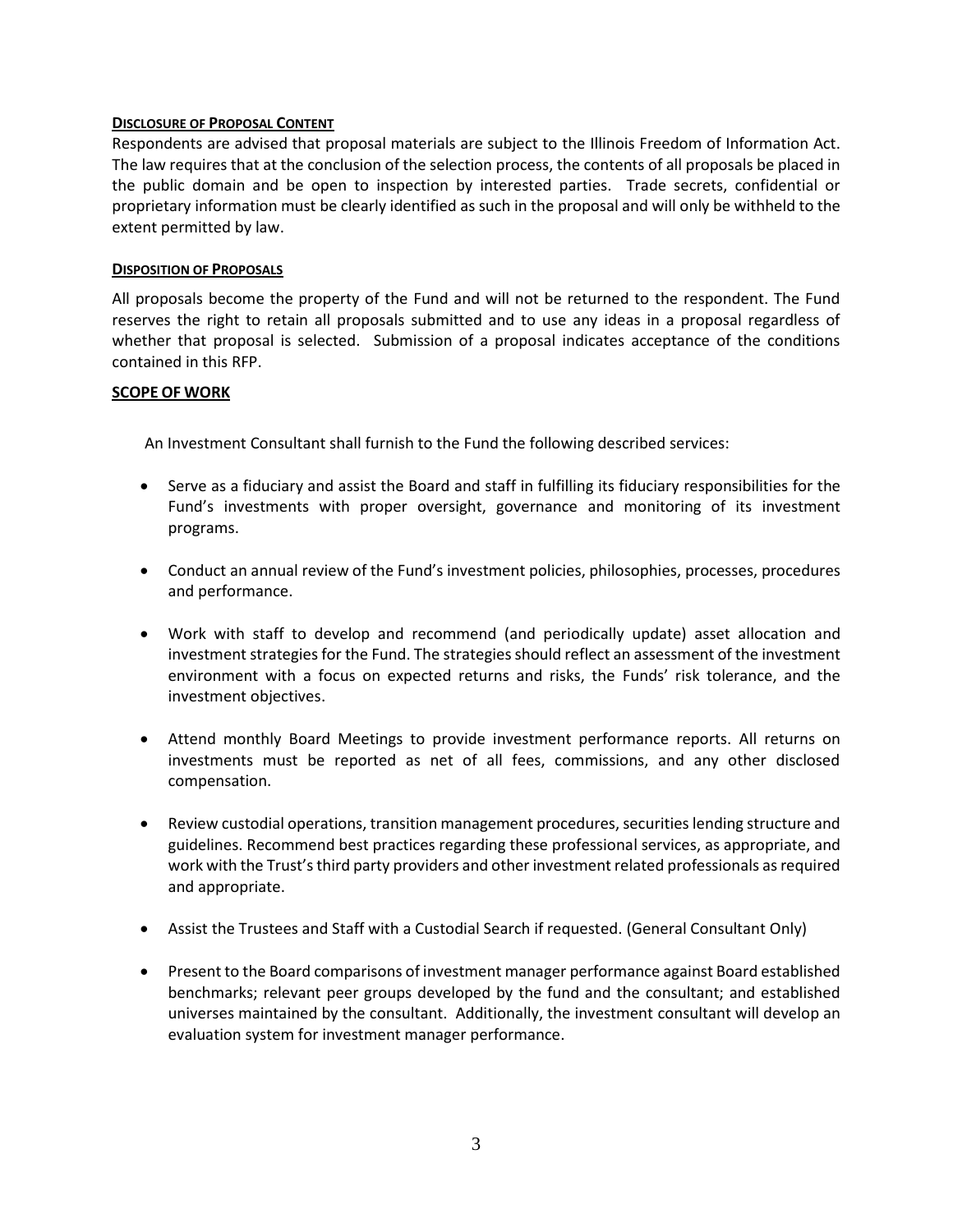- Assist the staff in preparing requests for proposal for investment manager searches; review responses, rank responses, interview managers on site, and complete due diligence inquiries where appropriate on investment managers selected by the fund as finalists for consideration.
- Provide Trustee and staff training materials and programs, on request and provide contemporary investment management information on an ongoing basis.
- The investment consultant may be required to conduct specialized research projects from time to time.
- In the RFP process, the investment consultant will provide examples of the items required above that are currently being provided to other clients.

## **SECTION 1 ORGANIZATIONAL BACKGROUND**

- 1. Please list the name and address of any entity that is a parent of or owns a controlling interest in the responding firm, any persons who have ownership or distributive income share in the firm that is in excess of 7.5%, and the executive officers of the firm.
- 2. Please list the locations(s) of your headquarters, branch offices and the primary function of each office. Please also identify the location from which this account would be serviced.
- 3. What investment consulting services do you provide?
- 4. Please describe the levels (dollar amounts) of coverage for SEC-required  $(17 g-1)$  fidelity bonds, errors and omissions coverage and any other fiduciary coverage which your firm carries. List the insurance carriers supplying the coverage. Will you supply a copy of the insurance policies for review if requested?
- 5. Have you made any claims in the last five years on the insurance referenced in Question 4?
- 6. Within the last three years has the firm, any predecessor of the firm, member of the firm or affiliate been the subject of any investigation, stop order, consent decree censure, reprimand or any other disciplinary action by the SEC, NASD, NYSE, ASE, or any other state or federal regulatory agency? If yes, please explain.
- 7. Please discuss any conflicts of interest your firm may have in the management of any client accounts. Include any clients, activities of affiliated or parent organizations, brokerage activities, investment banking activities, asset management or any past or current relationships of any kind with Trustees. Include any other pertinent activities, actions, or relationships not specifically outlined in this question.
- 8. Does your firm provide trust, asset management, or securities brokerage (including commission recapture) services? Does your firm provide those services for any of your consulting clients? If so, please discuss how you manage potential conflicts. (*The Board* will not *consider hiring an Investment Consultant that would also seek to provide asset*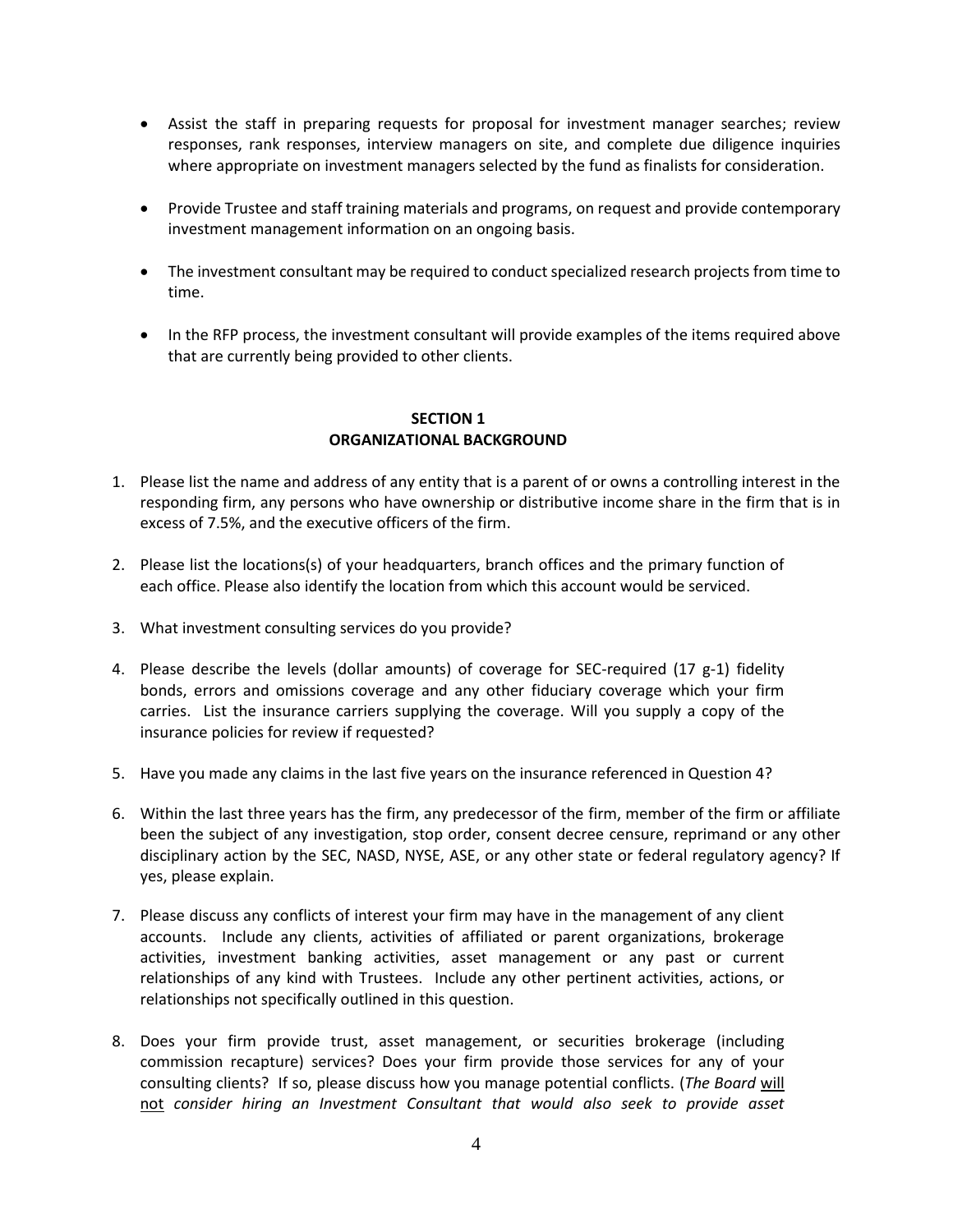*management services for the Plan*.)

- 9. What percentage of the firm's revenues last year was attributable to such trust, asset management or securities brokerage services (including commission recapture)?
- 10. Does your organization receive revenue from money management firms for services other than advising them on their own benefit plans? Such services would include strategic consulting fees, conference fees, or fees to be included in databases. If yes, identify the amount and percent of your revenue that is derived from these relationships.
- 11. Does your organization provide any other services or engage in any other lines of business aside from investment advisory services, trust, investment management, or securities brokerage services? If so, please describe such services and the percentage of last year's revenues that was attributable to such services.
- 12. Within the past three years, has the firm been involved in any lawsuits concerning the performance of investment consulting or asset management services? If so, please explain.
- 13. Provide a draft consulting/service agreement required by your firm for the services referred to above. Please indicate whether you will consider modifications to the consulting/service agreement and respond to the following related questions:
	- a. If retained, will your firm agree to incorporate all of your responses to this RFP into your consulting/service agreement?
	- b. If retained, will your firm seek to limit its liability in any way in your consulting/service agreement or otherwise?
	- c. If retained, will your firm seek to include an indemnity from the Trust in your consulting/service agreement?

## **SECTION 2 PEOPLE/ORGANIZATION**

- 1. What is the total size of your staff? How many of these are investment consultants? Please provide an organizational chart of your firm.
- 2. Please list all principal officers, consultants, and client service officers by name, providing appropriate biographical information.
- 3. Do any of your investment consultants have portfolio management or Plan Sponsor experience? Please give details.
- 4. How is your organization structured to service your accounts (e.g., describe support structure for your consultants)?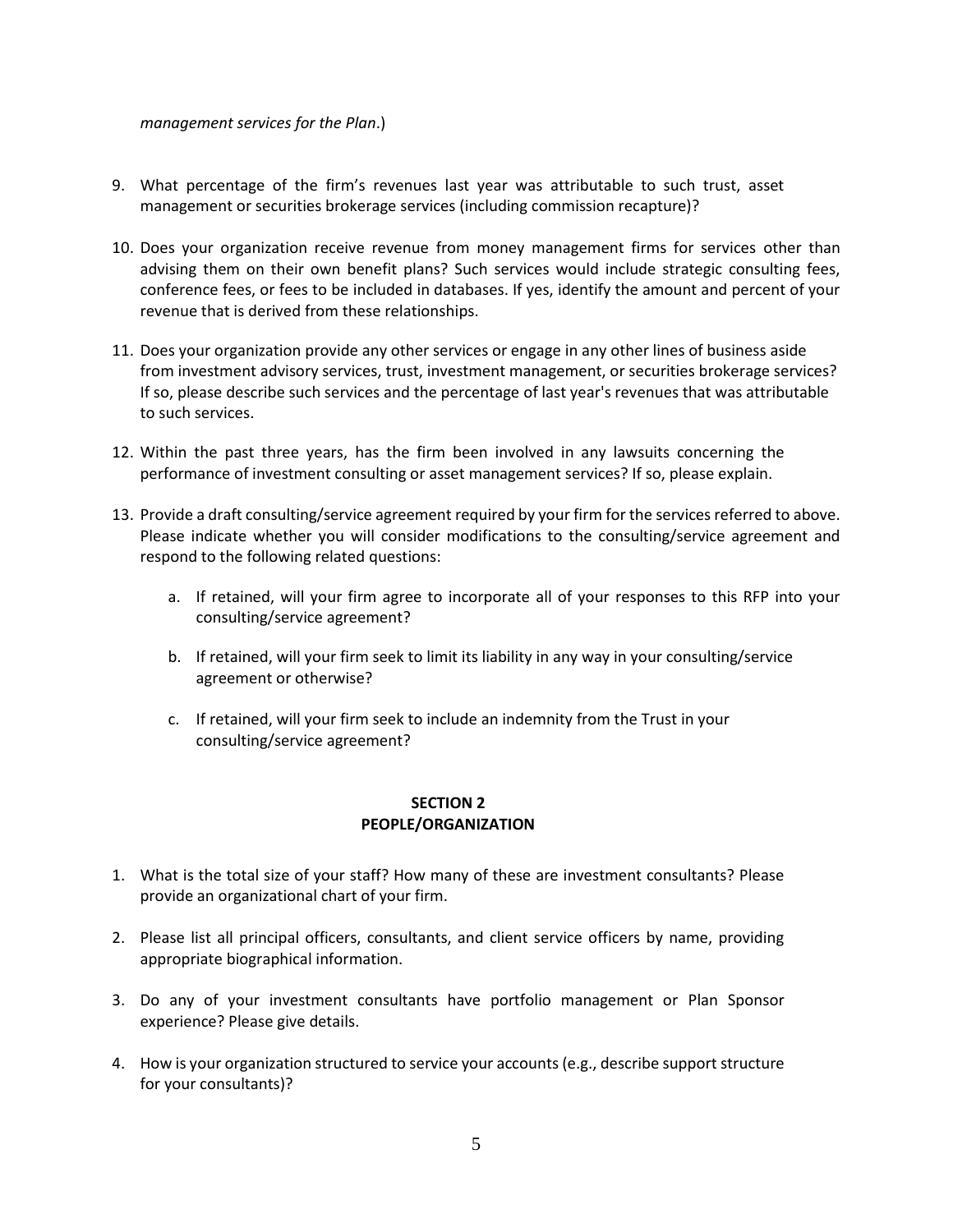- 5. How many of your current consultants hold the CFA designation? How many have advanced degrees?
- 6. Please identify the person in your firm that would be responsible for our account on a day to day basis and estimate what percentage of their time would be dedicated to our account.
- 7. How will continuity of service be maintained?
- 8. Have *any* personnel, other than secretarial, support-type staff, left or joined the firm in the last three years? If so, please indicate when and why.
- 9. Please discuss your organization's compensation and incentive program. Included in your answer, please include information on the following:
	- a. How do you attract, retain, and motivate qualified investment consultants?
	- b. How are professionals evaluated and rewarded?
	- c. What criteria must be met for employees to become vested owners of your firm, if any?
	- d. If no employee ownership program exists currently are there any plans to include one in the future?
- 10. Please describe your succession plan and how it will be executed when there is a major change in the company structure regarding a majority shareholder/equity owner or senior officers with the company. Have you had to execute any portion of this succession plan since your firm started marketing investment services to clients?

# **SECTION 3 RESEARCH**

- 1. Describe your firm's approach to investment (market, manager, strategy) research. Please indicate relationships with researchers or academics outside of your firm.
- 2. Describe the internal structure and organization of your research department.
- 3. Give examples of how your research has been integrated into your products and services.
- 4. Do you provide research reports? If so, please include two sample research reports.
- 5. What tools do you use to evaluate managers and the market? Did you develop these tools in-house or purchase them from outside vendors?
- 6. Do you provide asset liability studies for your clients? If so, please describe the process you take in conducting these studies and provide a sample study from another large public fund.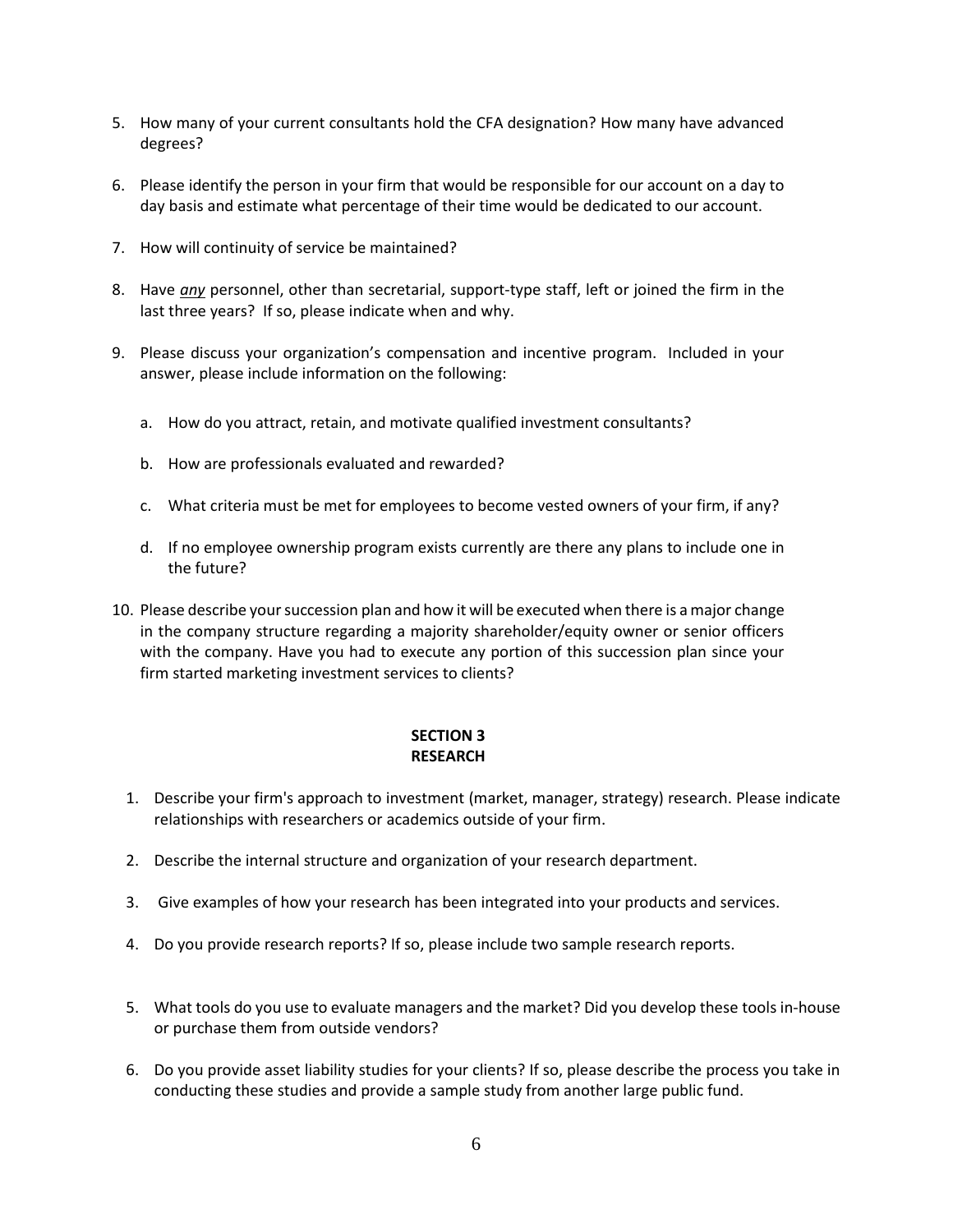- 7. Describe the educational opportunities provided to your clients' trustees and staff. Describe the qualifications of presenters at recent workshops.
- 8. Do you keep a database of white papers? If so, is it available to your clients?
- 9. Give examples of research and use of that research and discuss measurement and reporting for the following risk management issues: portfolio volatility, VaR, Hedging, and Beta management.
- 10. Please describe your process for monitoring and reporting on market trends. Describe your capabilities for reporting and tracking international trends and influences.
- 11. Please describe your technology capabilities and relate them to your consulting services or products. Do you provide any custom computer-based analytical tools to your clients? If so, please describe.

## **SECTION 4 ASSET ALLOCATION & INVESTMENT POLICY**

- 1. Describe in detail your firm's asset allocation process. Be sure to address the development and modification of investment policy statements (provide most recent examples updated within the last year) portfolio structure analysis, and guidelines for investment managers.
- 2. Provide an outline of the issues and items that would be covered in a typical policy statement.
- 3. How often does your firm recommend a formal review of asset allocation studies?
- 4. Describe your methodology for analyzing a client's investment portfolio structure, the mix and type of managers, and the optimal number of managers for multi-million dollar portfolios.
- 5. Please explain size, composition, and source of your performance measurement database. What indices are used for relative comparisons?
- 6. Describe the methods you use to verify that a manager continues meeting objectives they were selected to meet, as well as how frequently you interact with managers to assure they are meeting style and other selection criteria standards.
- 7. Does your firm develop capital markets and asset class return assumptions? If so, how?
- 8. Describe your firm's capital markets model. Is the model proprietary, or does your firm rely on an outside vendor's model? If your firm relies on an outside vendor, indicate the name of the vendor, name of the model, etc.
- 9. How does your firm develop inputs to the model? Does your firm develop standard inputs to the model for all clients? Can these inputs be customized based upon individual client views, needs or requirements?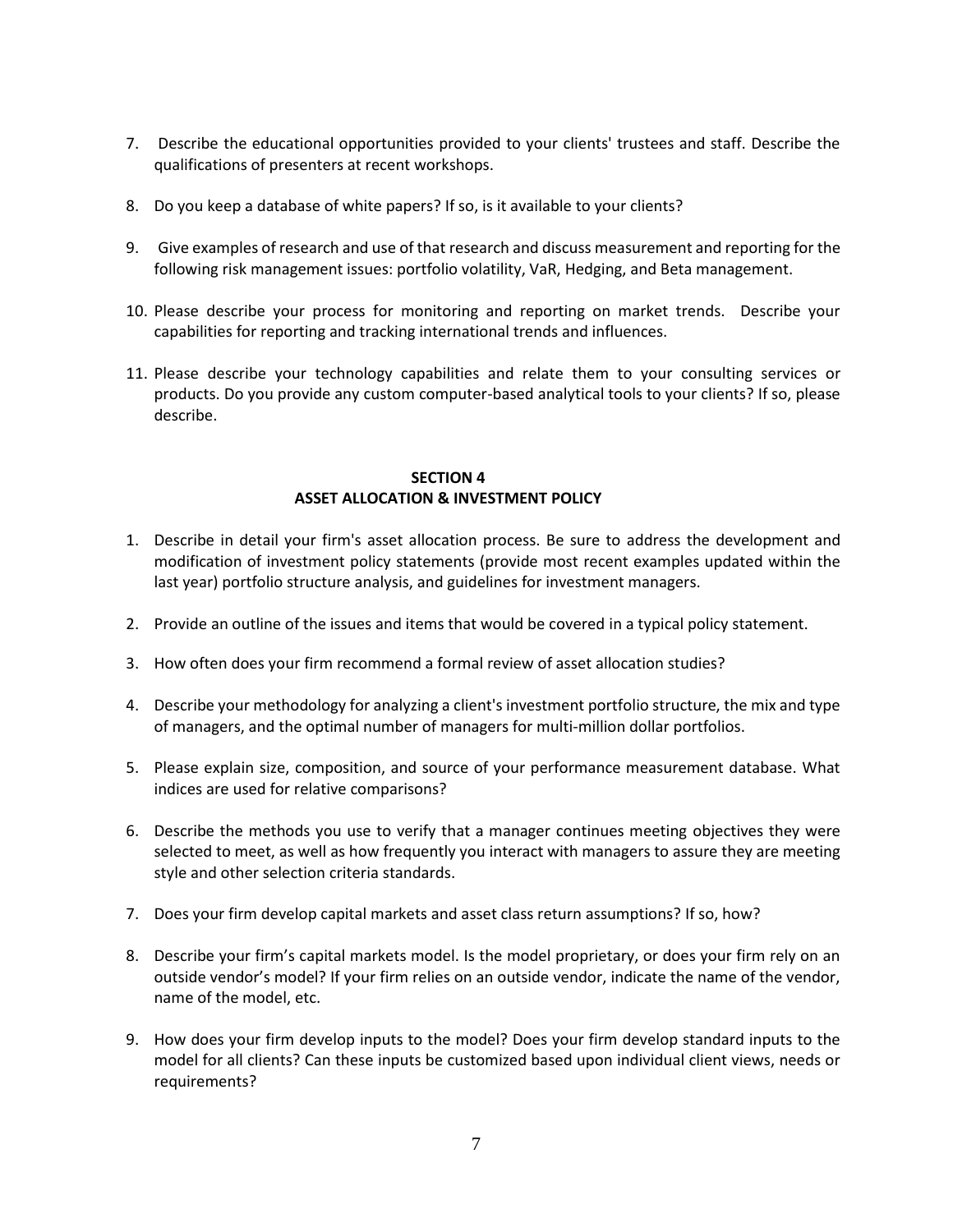- 10. Detail all asset classes with which your firm has experience. In addition, please detail all asset classes with which you have assisted your clients in implementing.
- 11. Describe your firm's view on rebalancing. Include discussion on targets, ranges, frequency, and implementation methods.
- 12. What is your firm's position on indexing and enhanced indexing, etc.?
- 13. Describe your firm's capabilities to perform custodial search evaluations.

#### **SECTION 5 INVESTMENT MANAGER SEARCH**

- 1. Does your firm maintain an in-house database of investment managers? If not, how do you obtain manager data? How many managers are in the database? What asset classes are covered?
- 2. Describe how your firm or your vendor gathers, verifies, updates and maintains the data collected on managers for the database.
- 3. If you have an in-house database, do you sell it to third parties? How do you receive compensation?
- 4. Do you charge investment managers any direct or indirect fees to be included in your database, included in searches, or if they are successful in being selected as a manager for one of your clients? What are the fees?
- 5. Describe how you categorize equity managers by style.
- 6. Describe in detail your firm's ongoing manager due diligence process. What are some of the key issues that you examine?
- 7. Describe your firm's manager search process.
- 8. How many investment manager searches have you conducted in the last three years? What were the asset classes and investment strategies involved?
- 9. How many investment management firms are included in your database?
- 10. What criteria are used to recommend termination of a manager?
- 11. Do you have a separate minority and women business enterprise database for investment managers? If so, how many firms are included? What are the criteria for inclusion?
- 12. Does your firm dedicate specific resources to the alternative asset class space? If so, please discuss.
- 13. Does your organization provide performance measurement and search services related to the alternative asset class? How many searches have been done for alternative investments in the last two years?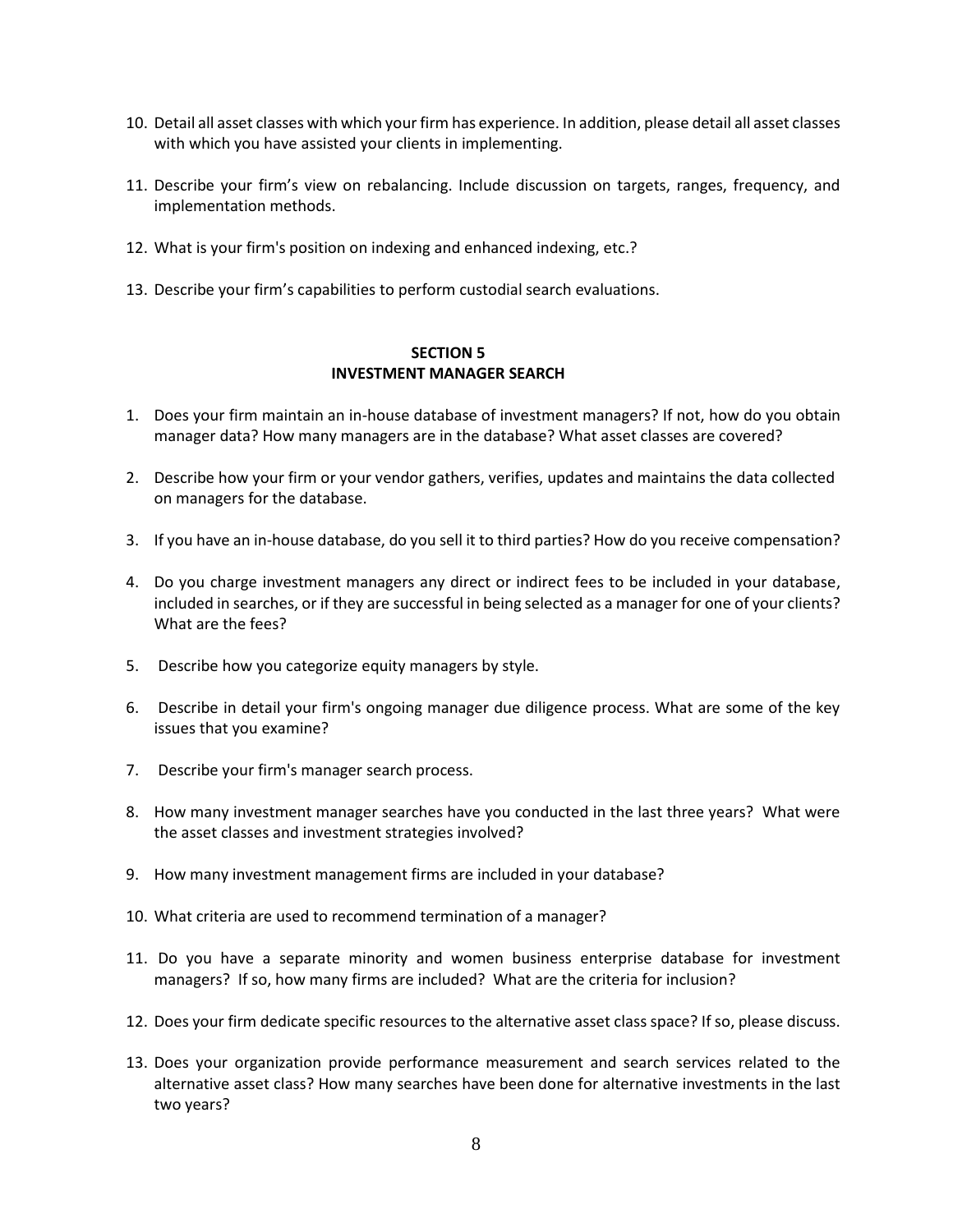- 14. What other services/vendors does your firm have resources and research available on? (E.g. custody, transition management etc.)
- 15. Describe your manager research structure (list your firm's researchers and their overall responsibilities) and the resources dedicated to this area?
- 16. Describe the MWDBE goals used by some of your clients and describe how you help them achieve those goals.

#### **SECTION 6 RISK**

- 1. What is your approach to managing absolute and relative investment risk?
- 2. Describe your general approach to controlling risk, e.g., do you favor the use of asset weight limits or risk limits, or a combination?
- 3. How does your firm monitor risk?
	- a. List what measurements are used when evaluating risk.
	- b. At what level are these risk measurements used: total portfolio, asset class, asset style, investment manager?
	- c. Which measurements are most important in the analysis of risk?
	- d. Discuss your views on investment manager tracking error.
- 4. What sort of risk budgeting, manager structuring tools and processes does your firm utilize? Are they proprietary or outsourced?
- 5. Describe any risk management capabilities and associated costs that are offered to clients.

#### **SECTION 7 PERFORMANCE REPORTING**

- 1. Describe your firm's performance reporting and evaluation services.
- 2. What methods and sources of data do you use in calculating investment performance of a client's portfolio? Do you reconcile your calculated performance with investment managers and custodians? Describe this process.
- 3. To what extent can your performance reports be customized to meet a particular client's needs?
- 4. How often are performance reports produced and delivered? Include a sample performance evaluation report in the appendix of your response.
- 5. Discuss the performance attribution your firm can provide.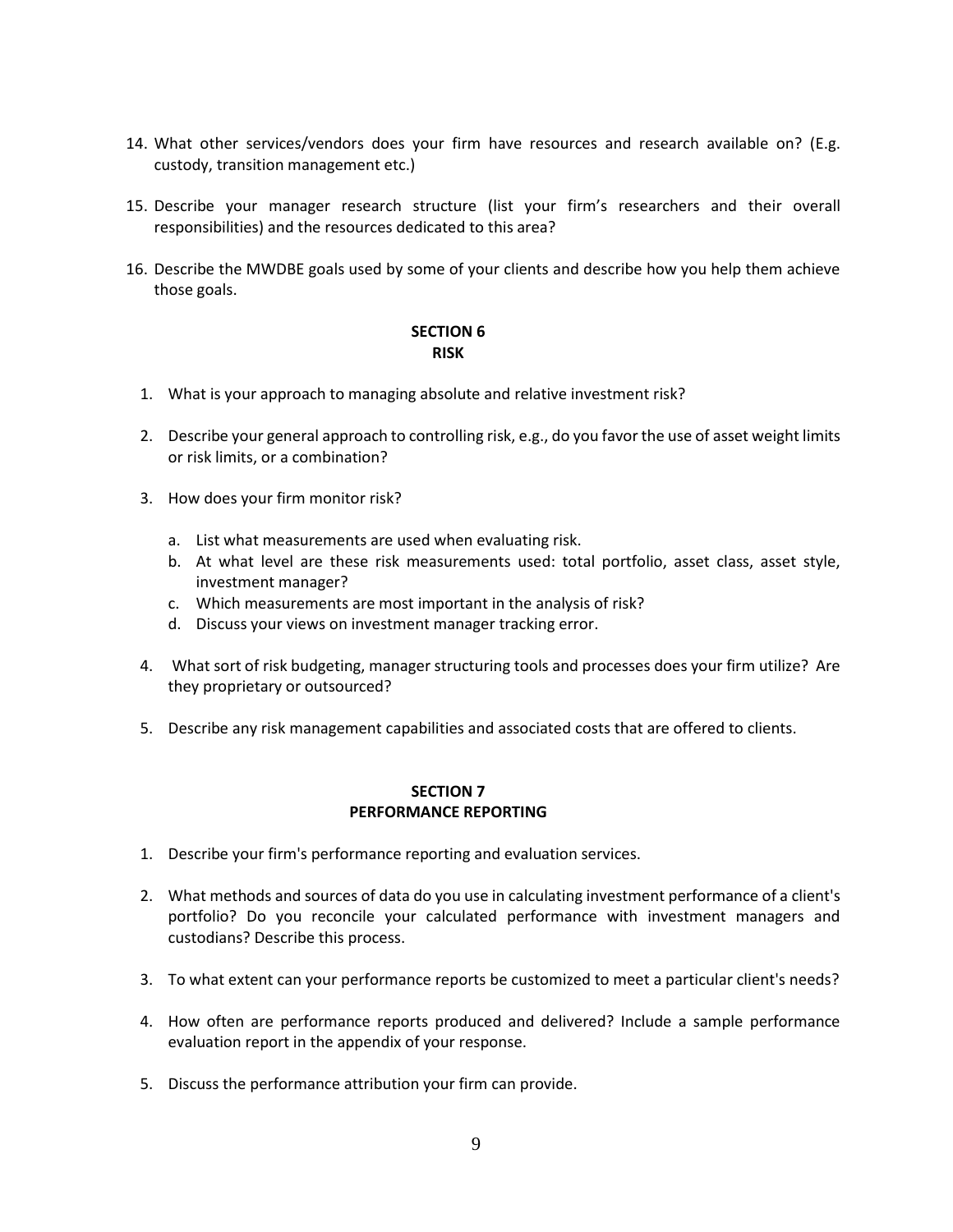- 6. Describe how benchmarks are chosen or developed. Describe your custom benchmark capabilities.
- 7. Give an overview of your firm's approach and criteria for placing a manager on a watch list. Under what conditions the manager would be removed from the watch list?
- 8. Does your firm provide proxy voting services, and does it provide a report? If so, please provide an example.

## **SECTION 8 OTHER CONSIDERATIONS**

- 1. How does your firm work with emerging minority, female and persons with a disability owned firms within the framework of an overall investment plan?
- 2. The Fund adopted an Emerging Investment Manager Utilization Program according to the Illinois Public Act 96-0006 which includes goals established for the management of assets by emerging minority, female, and disabled-owned firms. How can your firm assist us in meeting these goals?
- 3. What are your firm's consulting specialties and strengths? What differentiates your firm from your competitors? What are your firm's limitations?
- 4. Are you willing to comply with all the provisions of 40 ILCS 5/1-113.14(c)?
- 5. Why should our Fund hire your firm rather than your competitor(s)?
- 6. What is your philosophy regarding an investment consultant's relationship with the Board of Trustees, staff, and investment managers? Please describe how you plan on collaborating with each.
- 7. Are there any fundamental beliefs about capital markets underpinning your firm's investment advice to its clients?